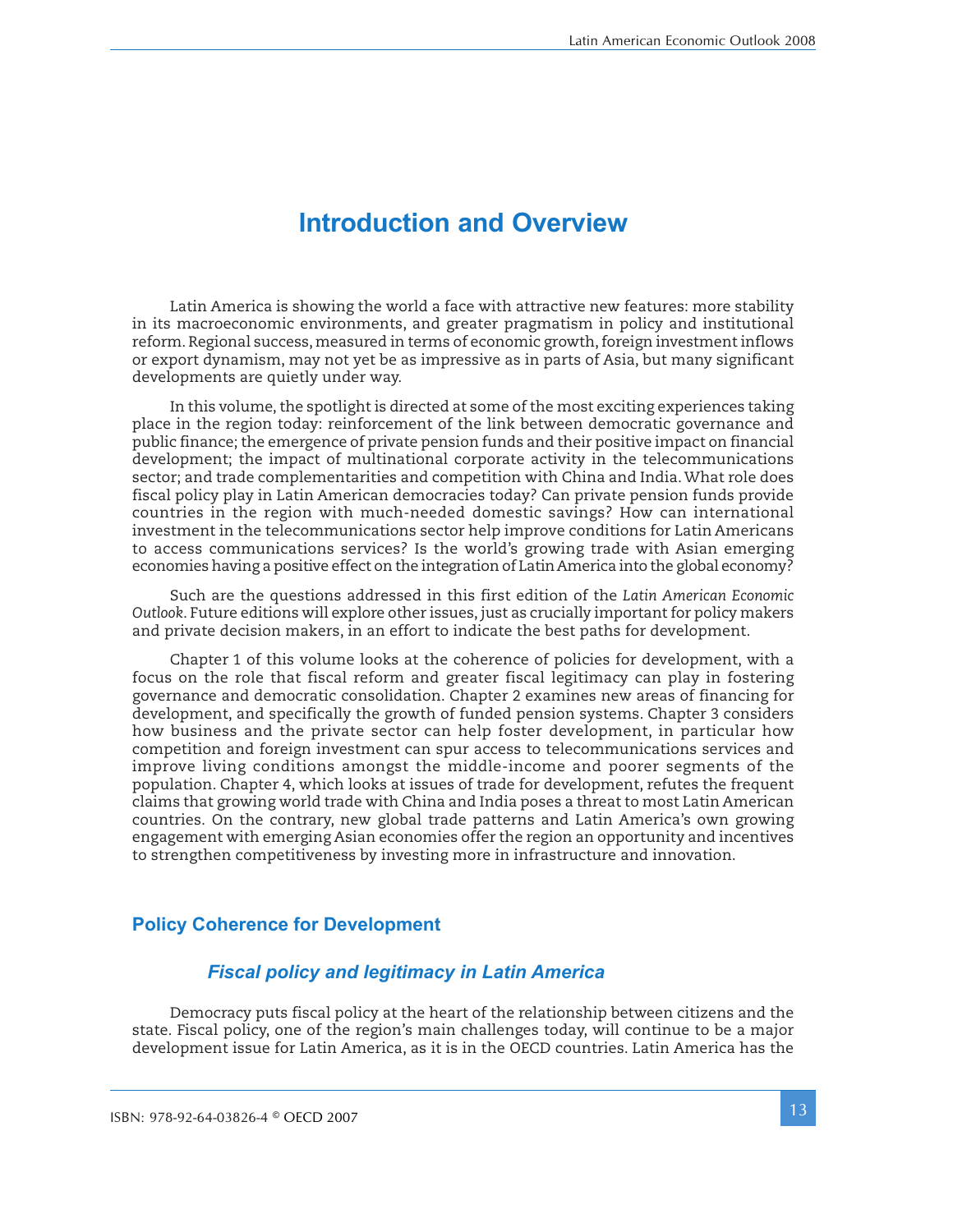most inequality of any region in the world. Close to 40 per cent of the population, or more than 200 million people, live in poverty. Governments cannot ignore the challenges involved in fighting poverty and inequality while at the same time promoting stable and sustainable economic growth and development.

In many Latin American countries, fiscal performance and democratic governance suffer from low fiscal legitimacy. Good democratic governance paves the way to democratic legitimacy by building people's faith in democracy over all other forms of government and ensuring their acceptance of the way democracy works in their country. Analogously, fiscal legitimacy is a reflection of the confidence people grant their government's performance in collecting and spending its tax revenue.

Fiscal legitimacy is low in many Latin American countries. Less than 25 per cent of Latin Americans trust that their taxes are being well spent, according to Latinobarómetro surveys of local voters in the mid-2000s. Even allowing for some volatility or measurement error in those opinion surveys, there can be no doubt of the low orders of magnitude of fiscal legitimacy in most countries in the region, as those scores are corroborated by the views of local and multinational enterprises operating there. According to similar indicators and business-climate measures that allow for cross-regional comparisons, these companies consistently rate Latin American countries worse than those in other regions. An important explanation for this lack of trust in fiscal policy is that, in contrast to an important effect of fiscal systems in most OECD countries, taxes and transfers play little or no redistributive role in most Latin American states. When taxation fails to help bridge the gap between the rich and the poor, the credibility of the fiscal system suffers. Poor-quality fiscal policy hinders the generation of tax revenue, frustrates public expenditure, and undermines fiscal and democratic legitimacy.



### Figure 1. **Percentage of Population Trusting That Taxes Are Well Spent**

#### Selected Latin American countries and average

*Source:* OECD Development Centre (2007); based on Latinobarómetro (2003, 2005) data. 12http://dx.doi.org/10.1787/120484410425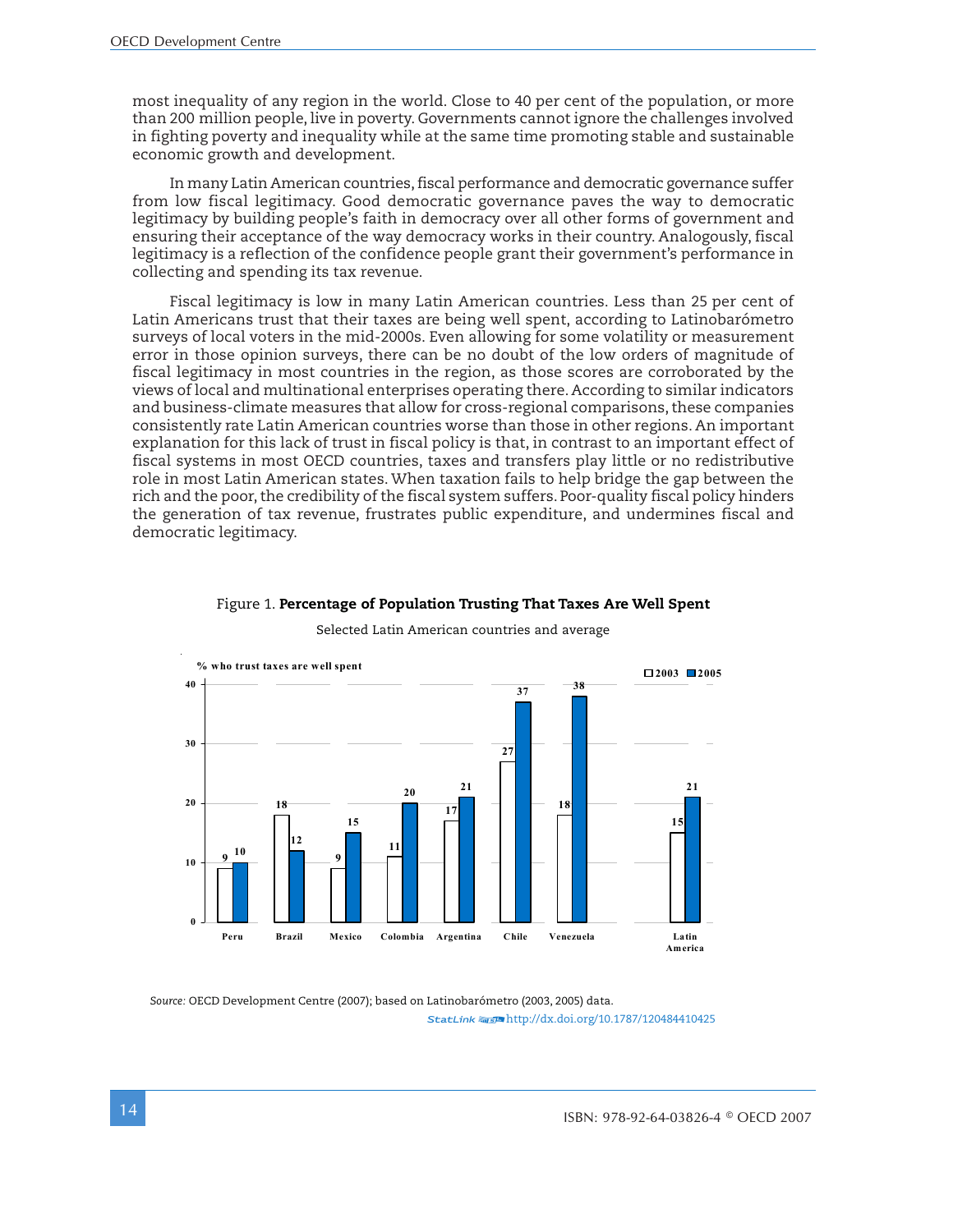Fiscal reform in the 1980s and 1990s has already made significant progress and produced positive results in Latin America, where many governments are now trying to do a better job in terms of improving fiscal efficiency and promoting socio-economic equity. Successful reforms to strengthen fiscal institutions include the introduction of new rules to control public deficits, new fiscal-responsibility laws, and measures to enhance transparency. In part as a result of these reforms, much of the region now offers the world a new face: stable and predictable macroeconomic environments thanks to lower inflation, sounder public finances, more reasonable debt management and lower risk premiums.

Yet much remains to be done. A comparison of Brazil and Mexico serves to illustrate the challenges the region faces today in trying to improve the quality of fiscal policy. Brazil collects and spends a lot: at about 35 per cent of GDP, its tax revenue is close to the average for OECD countries and far above the average of 17 per cent for Latin America as a whole. More is not better, however, as Brazil does not rank much better than most other Latin American countries — and does poorly by OECD standards — on numerous social indicators that reflect the quality or effectiveness of public spending. Mexico, whose tax revenue is below 15 per cent of GDP, stands at the opposite end of the spectrum in terms of the ratio of tax revenues to GDP, by regional as well as OECD standards. But less is also not better, as Mexico, like Brazil, scores poorly on numerous measures of the quality of public goods. At opposite ends of the regional spectrum in terms of their tax-revenues-to-GDP ratios, Brazil and Mexico, like many other countries in Latin America, need both better collection systems and better public spending.

# Looking ahead

Latin America's fiscal reforms can succeed by strengthening democratic governance. People will support fiscal reform, including tax reform, if they see results. First, public spending should be targeted better. The region needs better, fairer and more public spending, certainly on health and education, but also on infrastructure and innovation. In many countries, fiscal policy is regressive because wealthier households receive most of the benefits. Social-insurance programmes, in particular, are notably regressive throughout the region. Conditional cash-transfer programmes, such as *Bolsa familia* in Brazil or *Oportunidades* in Mexico, on the contrary, are very progressive but still relatively minor.

In terms of tax reform, a major pending challenge is to make collection systems fairer and more balanced through elimination of special exemptions from direct and indirect taxes. Such reforms will operate as a disincentive for tax evasion and increase revenue, and thus broaden the tax base. Revenues from indirect taxes, value-added taxes (VAT) in particular, play a large role in tax collection.Tax structures can only be balanced by increasing the share of revenue coming from direct taxation.

# Fiscal performance and democratic governance

Having experienced major fiscal reforms in the 1980s and 1990s, the region is now moving into a new set of reforms. An open debate on public policies will enhance not only the approval process of reforms and new tax mechanisms but also their implementation. Expectations are growing for measures that can help strengthen accountability mechanisms and bring official policies closer to the population and public scrutiny. Transparency should reinforce citizens' perceptions that they are getting value for their money and that taxes are being well spent.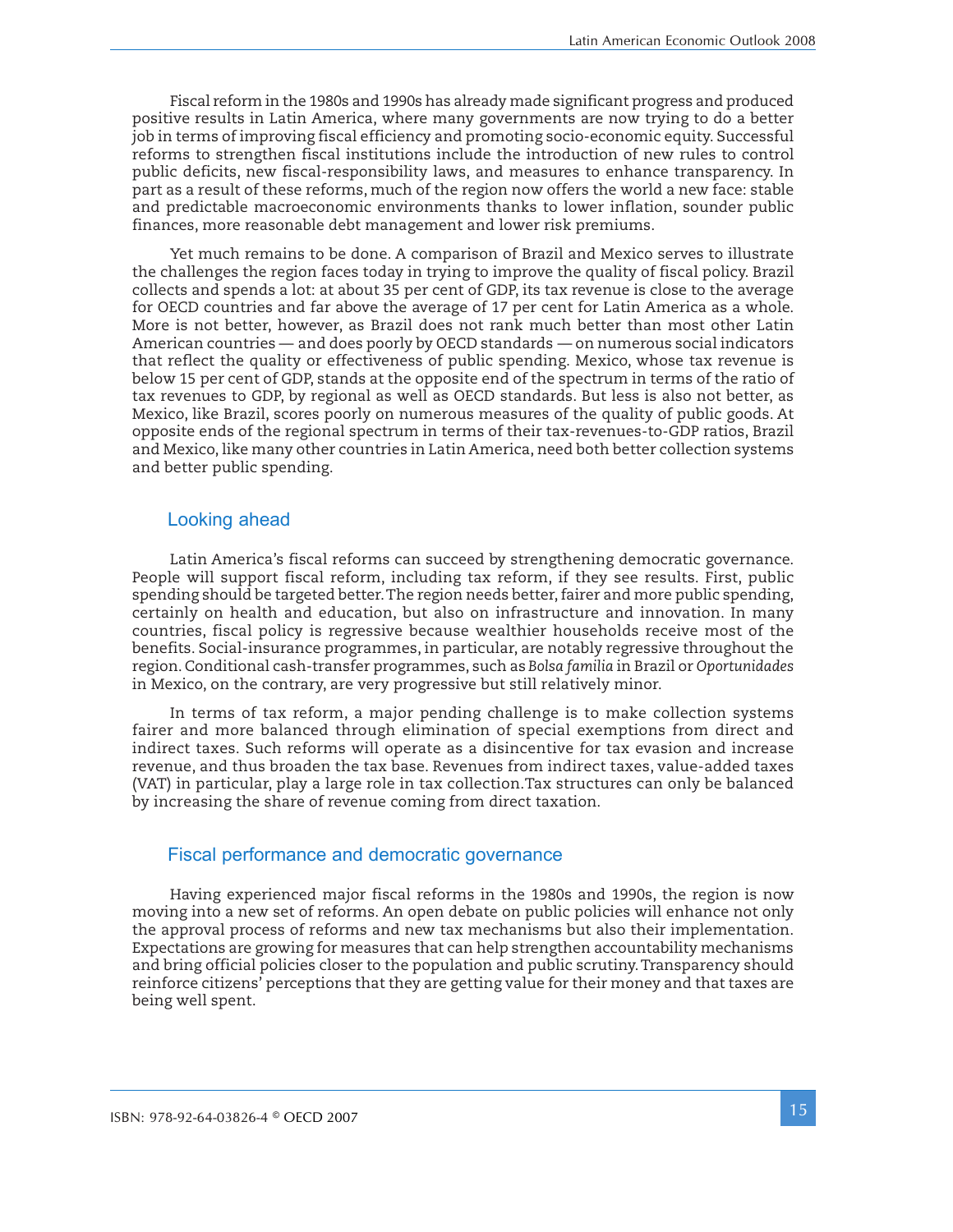Local think tanks can play a very important part here. Their independent monitoring of public spending and fiscal policy-making can strengthen a sense of public ownership over democratic processes. In many Latin American countries, think tanks already play an important role, but their ability to criticise is limited by scarce funding and limited human resources. The creation of larger endowments would be an important step in providing Latin American think tanks with greater and better resources they need to analyse and evaluate public policies. Financial means and stability are also important elements for securing their independence from public players, so allowing them to exert their watchdog functions and express dissenting views.

Decentralisation can also play an important role in strengthening accountability and democratic governance by reinforcing the capacity, authority and accountability of subnational governments, especially through direct taxation. New ways of empowering local governments in taxation need to be explored, as these are not without challenges. In Brazil, for example, where states have been granted authority over VAT rates, there is evidence of harmful "tax wars" amongst different states

Governments can enhance fiscal legitimacy, in sum, by: *i)* involving independent third parties in the auditing and evaluation of public policies to strengthen transparency and accountability; *ii)* promoting better, fairer and more public spending; *iii)* broadening the tax base and making tax systems fairer and more balanced; and *iv)* reinforcing the capacity, authority and accountability of sub-national government bodies, especially with regard to direct taxation. Fiscal legitimacy is not only an issue of capacity, however, and strengthening administrative capabilities can only take tax administration part of the way. The case of Peru during the Fujimori administration shows that even the most capable administration can be manipulated and misused. While tax administration and tax *policy* may be one and the same thing, as some fiscal experts have asserted, tax administration is not the same as tax *politics.*

In their efforts to enhance fiscal legitimacy and reinforce democratic governance, Latin American countries need to bring politics back into tax and fiscal policy-making, explicitly and transparently. Fiscal reform should aim at broadening benefits and bringing people and the state closer. An open and informed political debate, which can only happen if there is more transparency in the system and more public access to information, is an excellent way of achieving this goal. Independent actors with the capacity and the financial independence to carry out a critical evaluation of policies and proposed reforms can powerfully enrich such a debate. In the process, fiscal policy will help strengthen democratic governance.

# **Finance for Development**

# *Pension reform, capital markets and corporate governance*

Latin America leads the developing world in pension reform. Chile launched the process in 1981 with its radical pension reform. Since the early 1990s, that reform has been a model for nine other countries in the region, as well as for a number of countries outside the region, including OECD countries. Amongst Latin America's large countries, only Brazil has not undertaken a similar reform.

These pension reforms involve a transition from unfunded, publicly managed "pay-asyou-go" pension systems to privately managed, fully funded defined-contribution systems of individual accounts for beneficiaries. While some countries have replaced their previous system with the new one, others have introduced it on a voluntary basis.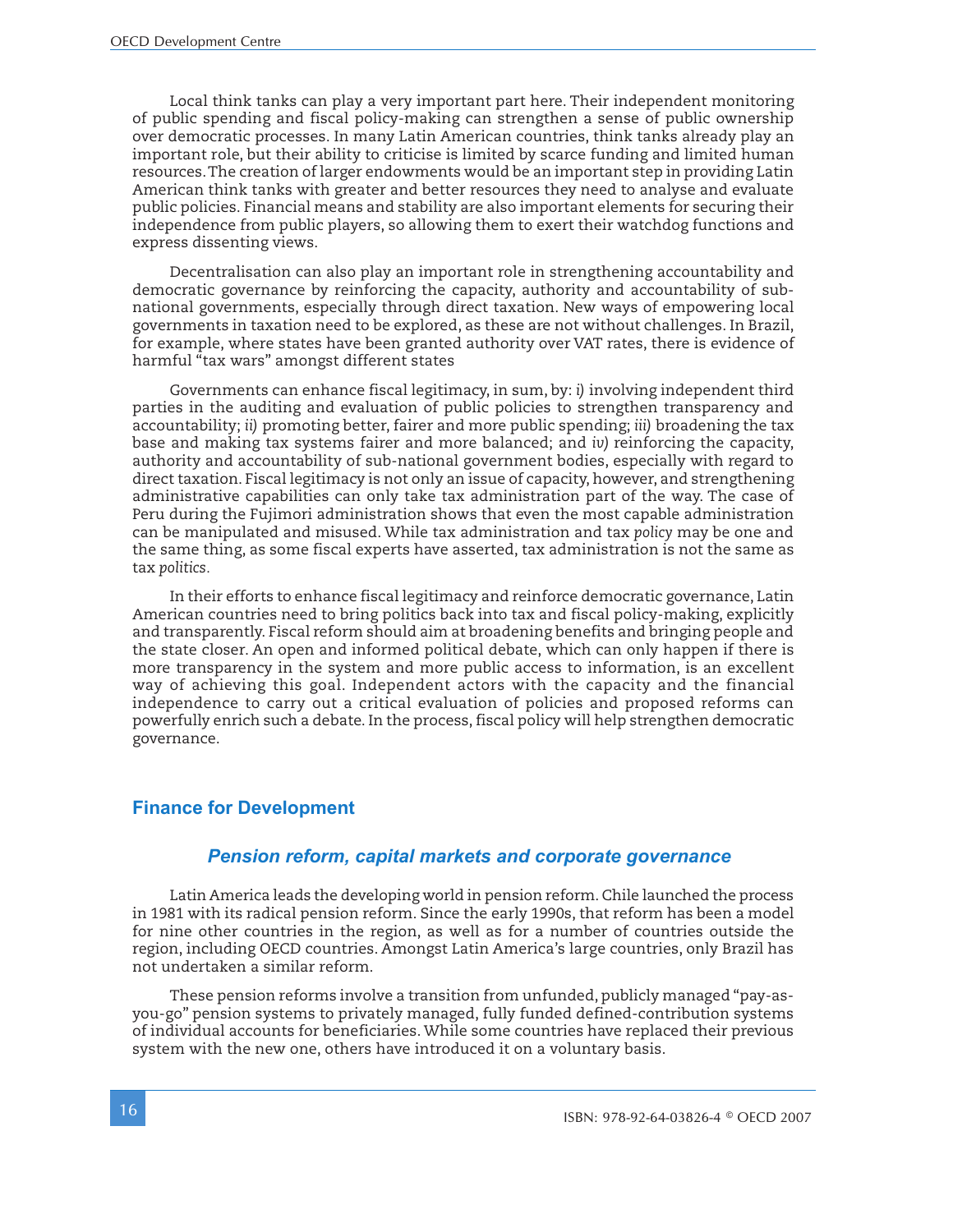The reforms pursue several objectives. The most important have been to provide a reliable source of retirement income for workers and to reduce the fiscal drain on governments caused by existing systems. Further objectives, to which this chapter gives particular attention, have been to boost local savings, provide a stable domestic source of development finance and promote the development of local capital markets. The importance of these objectives reflects the fact that many economies in Latin America have long suffered from low domestic savings and financial fragility. These have slowed growth and increased dependence in the region on volatile international capital flows.

The reforms have also sought to rely on competition amongst private interests — notably the pension and insurance companies, which are the institutional investors that manage retirement savings in the new pension systems — to enhance real economic efficiency by channelling savings into more productive uses. The subsequent accumulation of significant amounts of savings in pension funds has drawn attention to the considerable potential for pension funds to induce companies outside the pension sector, in whose equities they may invest, to make significant improvements in the quality of their corporate governance, which would be of major benefit to all stakeholders — including active and retired workers — and to long-term productivity growth in the economy as a whole.

# The impacts of pension reforms

Results of the reforms vary amongst countries, in part because the reform was launched much more recently in some countries than in others. In Chile and more recently Peru, pension reform has been accompanied by fiscal consolidation and by increased national saving. In Chile, it has also contributed to financial development — notably by increasing both the role of the stock market and the size of the mortgage bond market — and, together with other reforms, has helped to improve local corporate governance.

In other countries, the picture is less encouraging. Argentina and Bolivia succumbed to fiscal pressures that weakened their pension-fund systems. In many countries, saving has failed to increase, or even fallen. The impact of pension reform on capital markets has also been constrained by regulations that limit pension funds' investment options and drive them to invest in government debt. As for the expected impact on corporate governance, in most countries, pension funds have yet to become the drivers of improved economy-wide corporate governance that some experts think they may still become.

Analysis of the impact of pension reform on national saving is made difficult in Latin America by the fact that the reform has coincided with other major policy changes that may have had a large impact on saving. In Chile, for example, saving has grown strongly since 1985, after the country recovered from its financial crisis of the first half of the 1980s, but this rise might not have materialised without the important reforms Chile implemented in other areas of the economy. Figure 2, which gives countries' saving rates during the tenyear period running from two years before to eight years after they launched their pension reform, shows that after the pension reform, besides Chile, only Peru has experienced an increase, albeit small, in national saving as a share of GDP. In Argentina, saving remained virtually unchanged, and in Colombia and Mexico it declined.

Pension reform in Latin America has had considerable impact, on the other hand, on local capital markets. The accumulation of large financial resources by the new pension funds has quickly allowed these funds to gain a dominant position in their domestic financial systems. By the end of 2006, pension-fund assets under management in the region amounted to \$390 billion.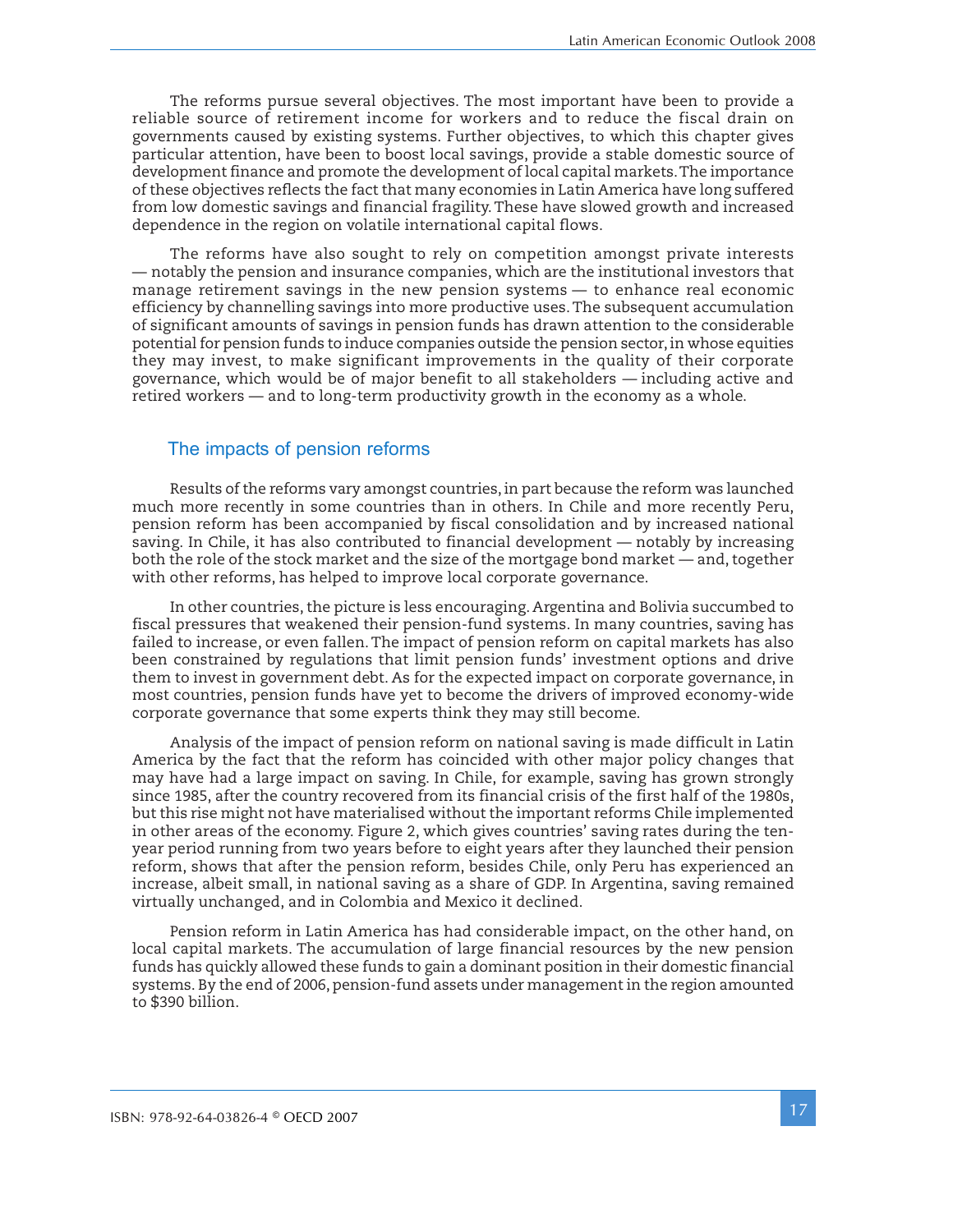

#### Figure 2. **Trends in Gross Domestic Saving as Percentage of GDP**

*Source:* OECD Development Centre (2007); based on World Bank, *World Bank Development Indicators* (2006) data. StatLink as http://dx.doi.org/10.1787/120676251351

Brazil — which has not followed Chile's route to pension reform but did create voluntary pension funds in the 1970s, of which there are now more than 400 — and Chile have the largest pension-fund industries, accounting for approximately 65 per cent of all pension assets in the region. The early establishment, by regional standards, of pension funds in these two countries, plus the large size of Brazil's economy, explains the large size of these countries' pension industries. Chile has by far the largest pension industry in the region relative to the size of its economy, with assets as of December 2006 worth more than 60 per cent of GDP — a size comparable to those found in OECD countries with well-developed private-pension industries. Brazil's private pension-fund assets, the second largest in the region and now worth about 20 per cent of GDP, have grown more slowly than Chile's primarily because of the voluntary nature of contributions to those funds.



#### Figure 3. **Pension Fund Assets as Percentage of GDP, 2006**

*Source:* OECD Development Centre (2007); based on OECD Global Pension Statistics database data. StatLink @s http://dx.doi.org/10.1787/120755578734

*Note:* (\*) 2005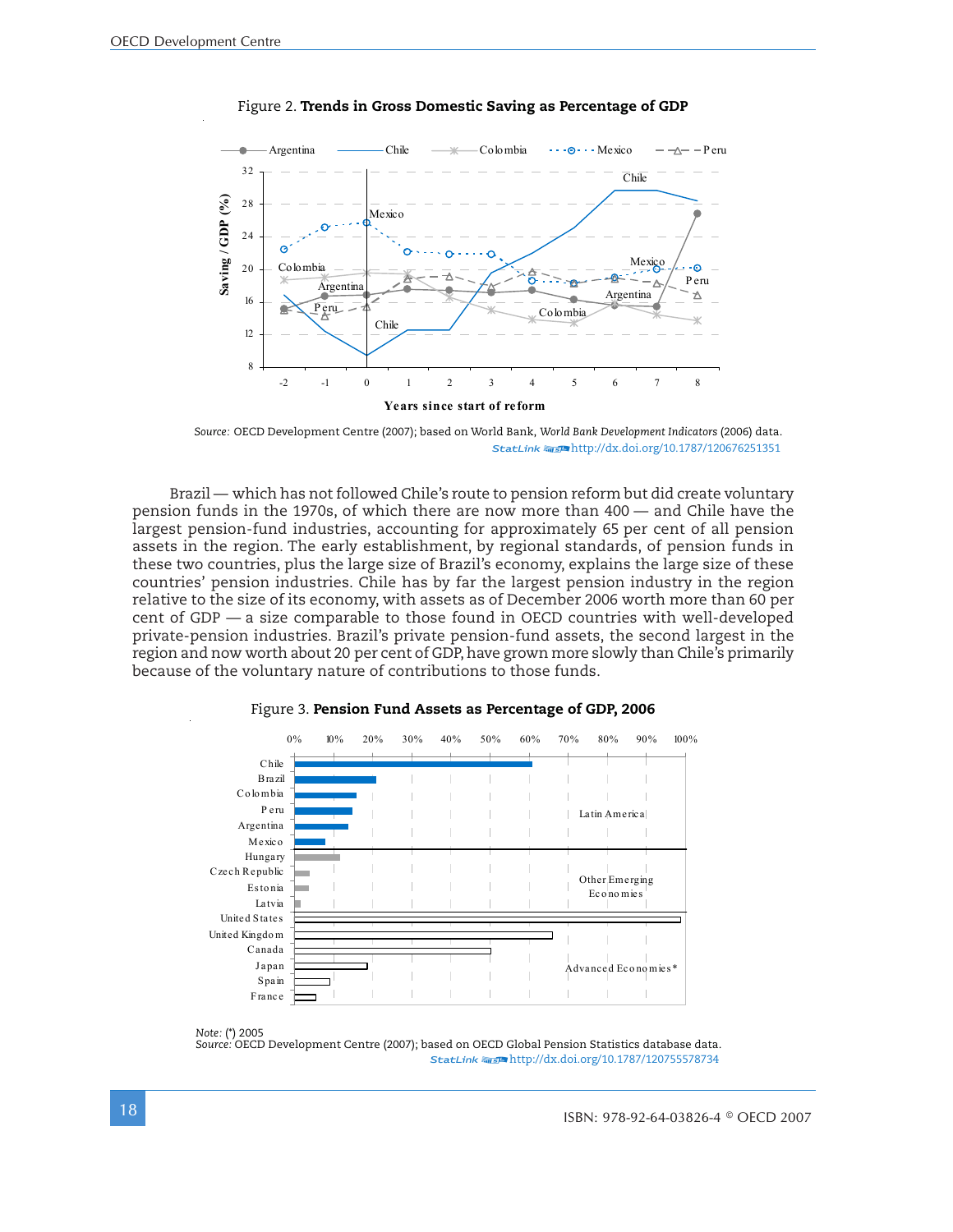# Looking ahead

Policy makers throughout the region have moved to ensure better regulation of their pension-fund industries, but significant room for improvement remains both in the regulation and in the governance of these industries. Clearly written mission statements, codes of conduct and mechanisms for enhancing the accountability of pension-fund administrators, for example, could help improve the alignment of incentives amongst members (that is, active and retired workers), sponsors (employers) and administrators (the private companies that manage pension funds), and provide better protection of members' interests.

As governments move to liberalise their restrictions on pension-fund administrators' investment options, the quality of administrators' self-regulation, together with effective governance of pension-fund administrators, will become even more important. This applies especially to the many countries where pension-fund administrators have become entrenched in dominant local-market positions as the largest institutional investors. Greater attention to their governance and self-regulation should also induce a healthy reorientation in their investment strategies towards seeking higher returns from less liquid but potentially profitable and socially necessary investments, for example in housing, infrastructure and innovative technologies.

The probably inevitable high degree of market concentration in strictly regulated, mandatory, funded pension systems further highlights the need for much greater attention to the quality of the governance of pension-fund administrators. Equally important is the potential those administrators have to induce widespread improvement in the quality of governance in the enterprises whose equities they acquire as assets.

Combined, the result of such enhanced governance — of both pension-fund administrators and the corporations in which they invest members' pension monies should be a far more productive economy-wide use of real capital and human resources. Countries throughout the region would thus enhance national saving and reduce their financial fragility and dependence on volatile international capital markets.

# Policy recommendations

To achieve such results, policy makers in different countries would benefit through learning more actively from one another's experiences. Policy makers should exchange their experiences and lessons learned within the frameworks of the OECD Principles of Corporate Governance and the OECD Guidelines for Pension Fund Governance, with the active support of the OECD. Five policy areas deserve particular attention:

First, given that pension-fund assets are likely to continue to grow in Latin America, priority must be given to strengthening local financial-market infrastructure and financial regulatory frameworks.

Second, regulations that hamper a healthy diversification of pension assets should be re-examined with a view to facilitating asset diversification while maintaining high prudential standards. Increasing the share of equities and/or foreign assets allowed in the investment portfolios of pension funds, in countries where current limits on such assets are close to zero, would contribute not only to better pension-fund risk management through enhanced asset diversification but also to reducing the undesirable side-effects of current pension-fund investment patterns on domestic asset prices. And, regarding equities, for pension funds to become active shareholders capable of exercising effective voice in the quality of the governance of the companies in which they invest money, regulators in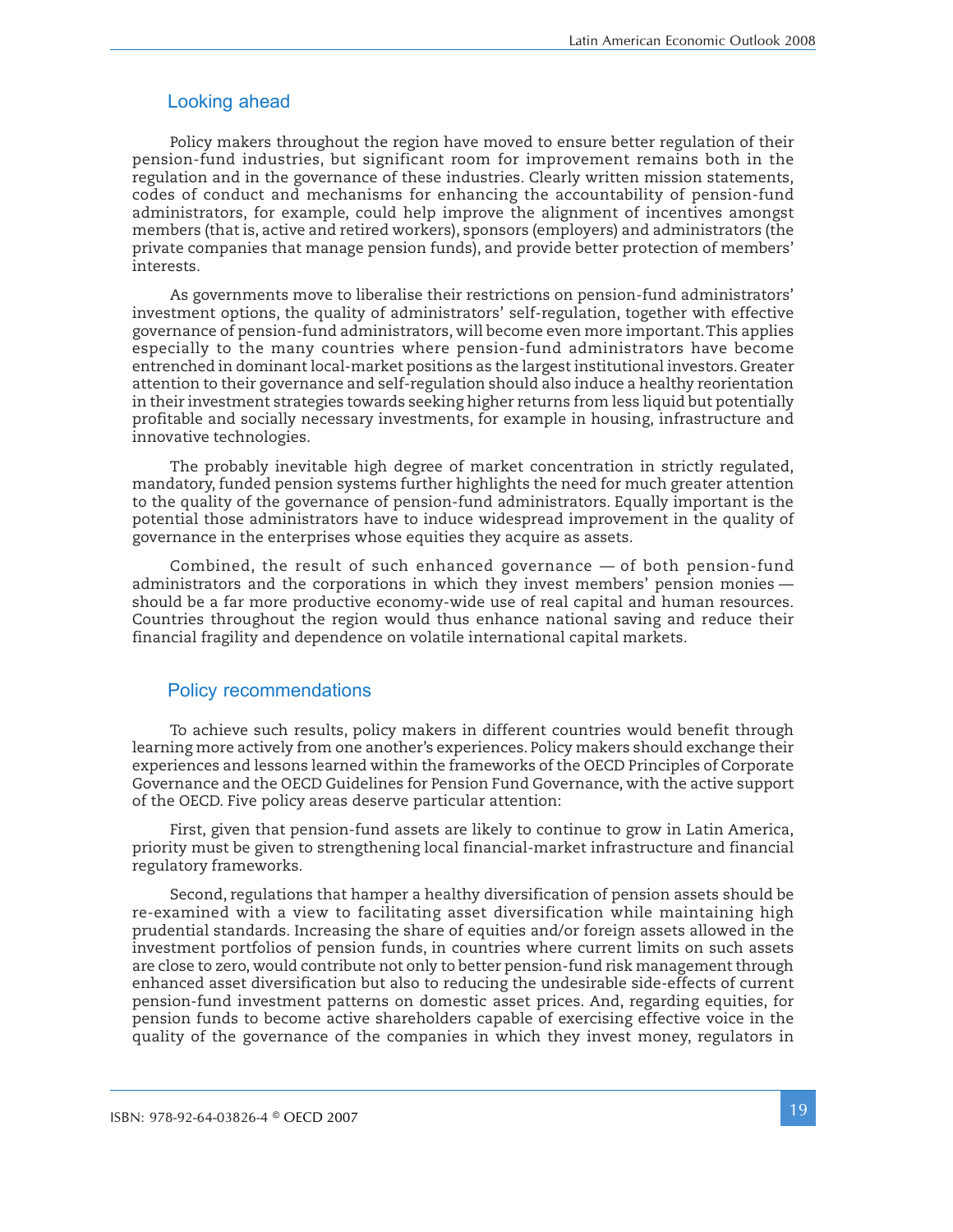countries that limit pension funds' equity investment to indexed funds should consider allowing pension funds to buy and sell the shares of individual companies. Any such relaxation of investment limits must be accompanied by effective incentives and tools for asset managers to diligently monitor and be held accountable for the investments of their funds.

Third, policy makers should consider the benefits of allowing pension-fund asset managers the possibility to offer members a diversity of funds in terms of risk-yield profile, which today only Chile, Mexico and Peru allow. In addition to giving individual members a broader range of investment options, such multiple funds enhance the incentive for members to seek information on performance differences amongst fund investments, which may in turn help improve resource allocation.

Fourth, governments must give attention to the high administrative fees and costs that pension funds charge members in some countries. The two principal policy options for addressing this problem are: *i)* to strengthen competitive pressures on funds by liberalising the market to allow banks, insurance companies and perhaps other financial organisations to compete directly with pension funds for members' contributions; and *ii)* to reduce administrative costs through economies of scale by centralising, for the country as a whole, the collection of members' contributions, record keeping and reporting to members, and reduce administrative fees by limiting incentives for members' costly and inefficient switching between administrators. While the former option relies more on the competitive market mechanism, it requires careful evaluation to avoid exposing workers' pension assets to the excessive risk-taking that may plague the investment and management behaviour of non-specialised financial organisations.

Fifth, the laws and regulations that govern private pension funds need to be revised to strengthen the role and responsibilities of institutional investors as fiduciaries of other people's retirement assets. Transparency and effective rules of communication between fund managers and members are required for the governing bodies of pension funds to act consistently in the best interest of their members. Improved governance of pension funds can in turn greatly enhance the positive impact and simultaneously lower the risk of investment by pension funds in the equity of enterprises active in all sectors of the local economy, as well as internationally. By serving as powerful agents for improved corporate governance throughout their economies, well-governed pension funds can thus also contribute forcefully to long-term real economy-wide productivity growth. Workers, active and retired, and employers alike should benefit significantly.

# **Business for Development**

# *Multinationals, telecommunications and development*

Foreign direct investment (FDI) flows have stepped up dramatically around the world since the mid-1980s. In Latin America, the 1990s were a period of accelerated FDI inflows, led by the entry of developed-country multinationals into newly privatised or liberalised sectors.

The real change, however, is not in the game but in the players. Of worldwide FDI stocks, the share emanating from developing countries has increased by half, growing from 8 per cent in 1990 to 12 per cent in 2005. Latin American enterprises now also play away from home. Since 2006, the value of annual outward FDI flows from the major countries in the region has flirted with the \$40 billion mark. This explosion of outward investment is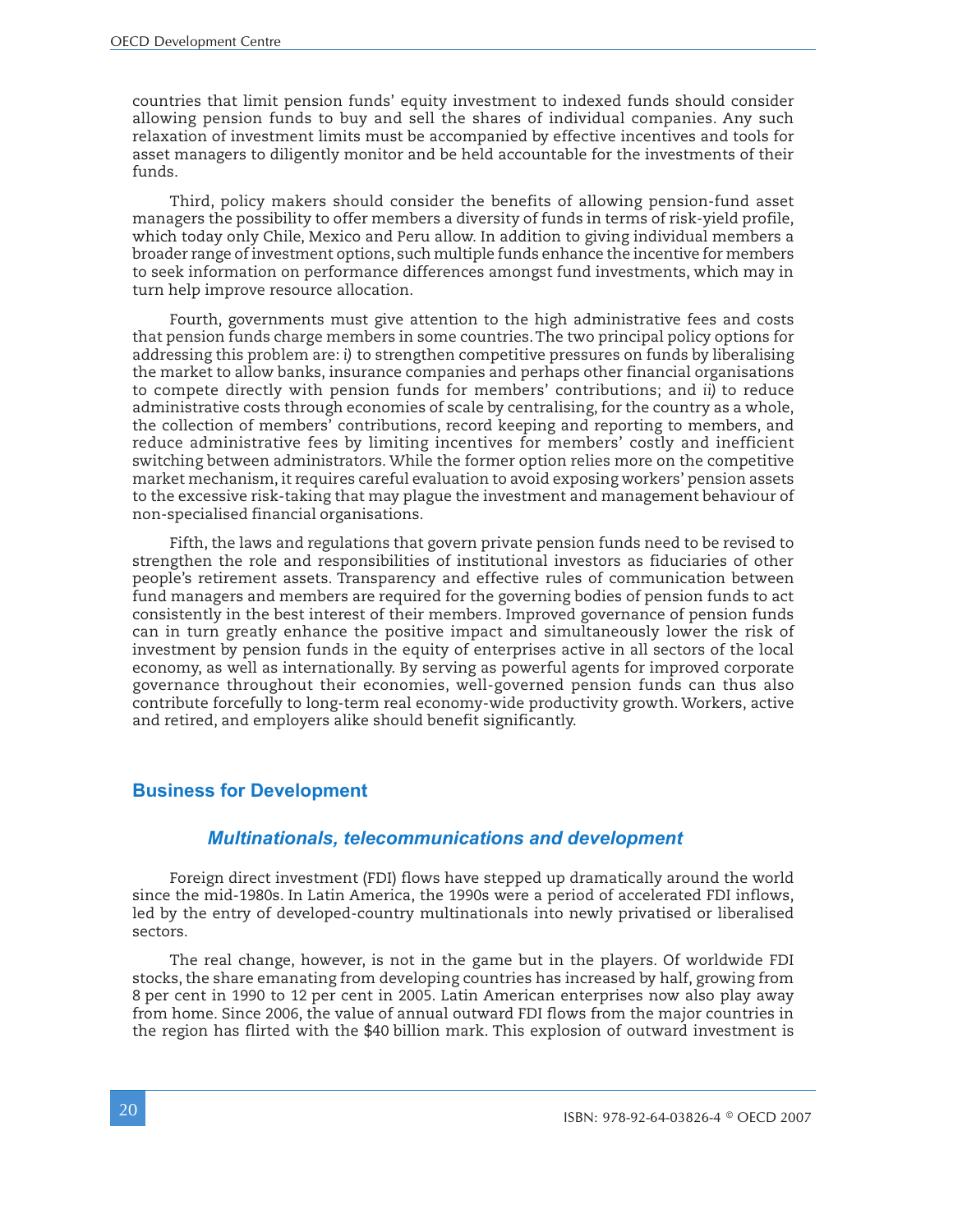largely the result of the rapid internationalisation of a small number of large enterprises, mainly from Brazil and Mexico. Indeed, in 2006, Brazil was a net source of FDI, with outward flows amounting to \$26 billion, as compared to inflows of \$18 billion.

The largest Latin American multinationals are in primary commodities and related activities; Mexico's cement producer, CEMEX, and Brazil's Petrobras, in oil, and Companhia Vale do Río Doce (CVRD), in mining, are important examples. Services and final goods have also become key areas of multinational activity by Latin American firms, first regionally, and now, for a small number of very successful enterprises, globally. While these firms' multinational growth reflects diverse corporate strategies, scopes and ambitions, it places Latin America firmly on the new global map of home countries for multinational corporate activity.

# The telecommunications contribution

The telecommunications sector is at the crossroads of these new trends in multinational investment. While several multinationals from Europe and North America entered the sector aggressively in Latin America during the region's privatisation and liberalisation period in the 1990s, consolidation and competition have given the upper hand amongst these firms to Spain's Telefónica. Since 2000, successful expansion within the region by Mexico's América Móvil and its sister company Telmex has in turn created a formidable new regional competitor for Telefónica. The role of these two multinationals from opposite sides of the Atlantic, who now dominate telecommunications in Latin America, sheds valuable light on the contribution of multinational enterprise to sector-specific and broader economic development in the region.

Telecommunications contribute to the economic performance of countries as a whole because of the importance of the services they provide. By increasing the availability and speed of information flows to a broad range of potential users, the sector can transform both economic and political life. For the sector to play this transformational role, however, much depends on the extent of its coverage of the population and the degree of access it provides to different segments of the population. It is precisely in its impact on coverage and access that FDI in telecommunications has played a transformational role in Latin America.

Since privatisation started in the region at the turn of the 1990s, cumulative FDI flows in the sector — including the entry of foreign enterprises through privatisations, capital expenditures and the establishment of new mobile operations — have exceeded \$110 billion. FDI in this sector has thus been a major source of Latin America's total FDI inflows. Equally important is the fact that in such non-tradable services as telecommunications, where responsiveness to local conditions is crucial for success, multinational investors have pursued strategies adapted to individual host countries ("multi-domestic strategies") that have in turn generated significant employment and fiscal revenues in host countries.

FDI in this sector has also helped bring about the rapid progress of connectivity in Latin America. Telephone density (lines per 100 inhabitants) has not only increased significantly: it has increased most where the sector has received the most FDI per capita. Figure 4 shows the impressive speed at which mobile telephony has spread in the region since the late 1990s. The growth in landline density is also significant, especially during the 1990s, although it has visibly slowed since then (and at 18 lines per 100 inhabitants, remains far below universal service). By 2005, the region thus attained a combined teledensity of 61, above the world average of 54, and well above South Asia's 12 for example (although still a long way from average levels in OECD countries of 130).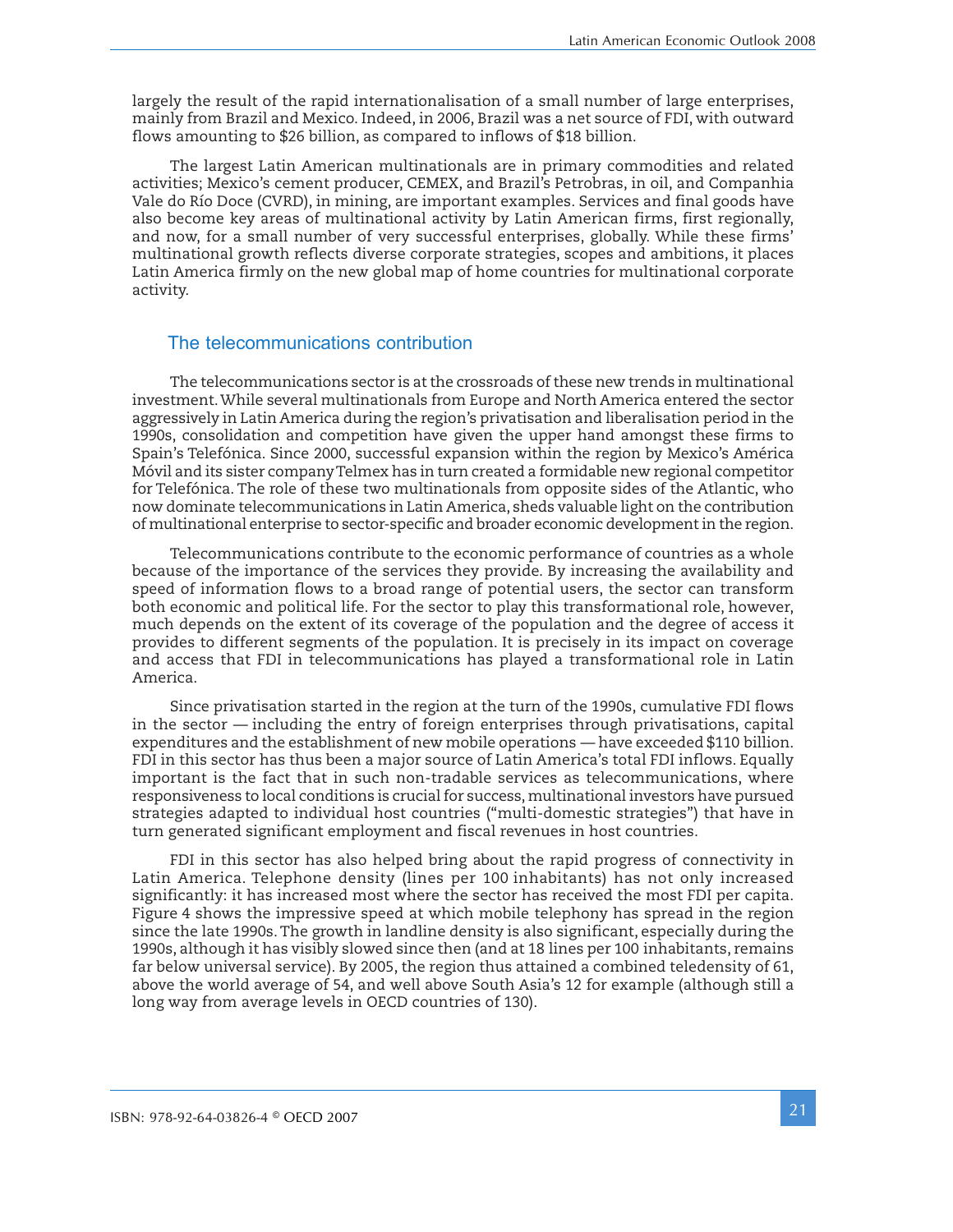

Latin America population weighted average



*Source:* OECD Development Centre (2007); based on ITU (2006) data. StatLink as http://dx.doi.org/10.1787/121327185628

Privatisations, sizeable flows of market-seeking FDI and competition amongst investors in the sector have combined to play a key role in bringing about this growth in connectivity. Also important has been the rapid spread of mobile technology — sizeable investments have gone into telecommunications infrastructure, especially linked to the spread of mobile technologies — together with process innovation (e.g. pre-paid phones) and regulatory innovation (e.g. calling-party-pays charging). Figure 5 confirms that teledensity has increased the most in countries that have received the most FDI per capita in the sector.



Figure 5. **FDI Impact on Telecommunications Outcomes**

*Source:* OECD Development Centre (2007); based on ITU (2007), IADB (2007), SEDLAC (2007) and World Bank PPI Database (2007) data. StatLink @s http://dx.doi.org/10.1787/121701322488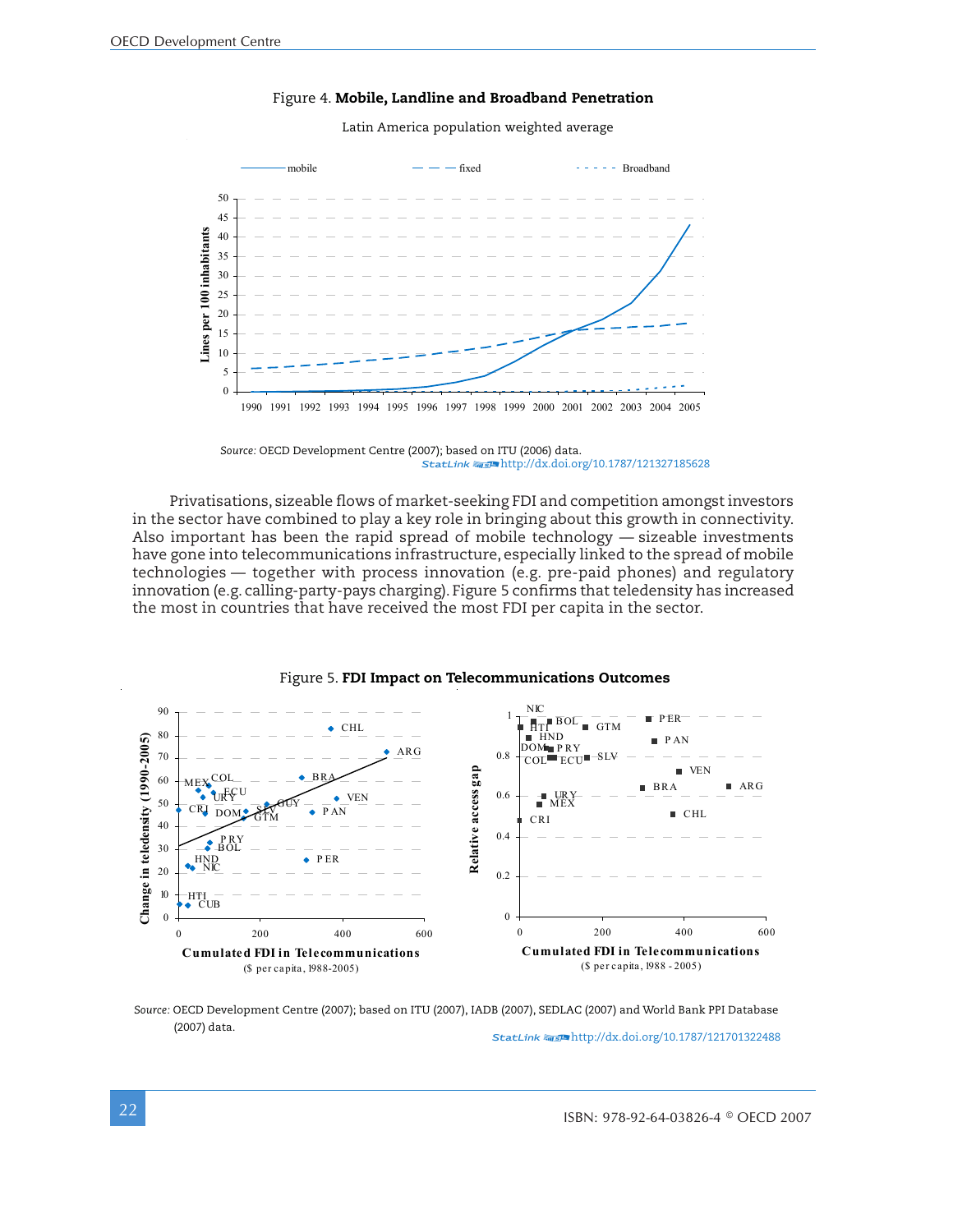Figure 5 also shows, however, that this impressive growth in connectivity has not significantly lowered the access gap between the rich and the poor in most countries of the region. The increase in service initially benefited mostly the better-off, while the poor remained underserved. Inequality — as measured by the difference in the proportions of rich and poor people who have telephones at home — remains high. For the region as a whole, an individual in the highest income quintile is more than three times more likely to have a phone than one in the lowest income quintile.

# The importance of regulatory frameworks

In countries with a particularly dynamic telecommunications sector, such as Brazil or Chile, some reduction in inequality occurred more recently (e.g. a rich Brazilian was 10 times more likely to have a phone than a poor one in 1997, but only 2.5 times by 2004). Contributing to this reduction in inequality have been moves by government regulators in these countries to supplement market mechanisms in the telecommunications sector with universal-access obligations on incumbent suppliers, or to constitute funds for the promotion of universal access. Chile's innovative project-selection mechanisms are an important example.

The most successful regulatory models for telecommunications in Latin America, in terms of increasing coverage and simultaneously lowering inequality of access between rich and poor, have ensured competitive behaviour in the sector through careful but determined regulation. While the performance of public monopolies ranges from good to dismal in countries where those monopolies still exist, even the better performers are less responsive to the new opportunities offered by mobile technologies. The privatisation of those same monopolies or the granting of long exclusivity periods to incumbents, as in Mexico, Nicaragua and Peru, while attractive in terms of revenue generation, has created uncompetitive markets that are seriously underperforming for users, especially in landline coverage.

The gap in access to telephone services between rich and poor thus remains substantial in most countries in the region, and while the provision of voice service can go a long way towards strengthening social ties and increasing mobility, it is only the first step in bridging the communications and digital divide between rich and poor. Undeveloped telecommunications networks will also remain a bottleneck for broadband access, notwithstanding the value of communal approaches to providing internet access, which are helping internet services outpace landline expansion.

The bottom line is that the spectacular progress of mobile telephony constitutes an important opportunity to reach (including through mobile banking) major segments of Latin America's population hitherto largely excluded from productive integration into the modern economy. Only a regulatory framework that ensures contestable-market behaviour by the suppliers of telecommunications services can ensure the affordability of those services for large numbers of poor households and small enterprises. The combination of such a regulatory framework, technological innovation, and competition by multinational investors for local consumers holds a significant potential for enhancing the productivity and living standards of large numbers of people.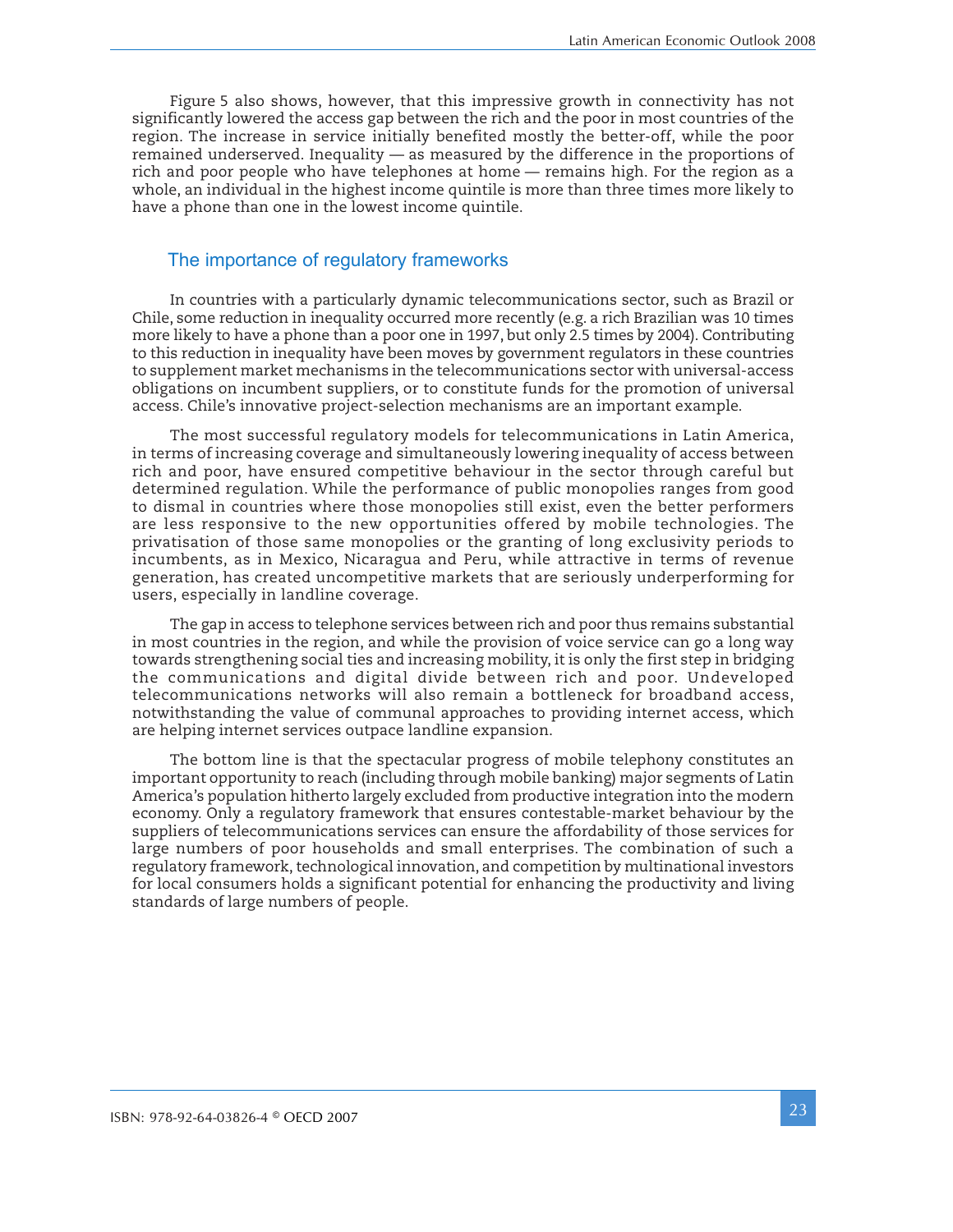# **Trade for Development**

# *China, India, and the challenge of specialisation*

The rise of China and India in the global economy has had important effects on Latin America and been the subject of passionate public debate. Both these Asian giants have outperformed Latin America since the mid-1990s in terms of growth, exports, FDI attraction and innovation, giving rise to considerable apprehension in the region. While there are many examples of business co-operation between Latin America and the Asian giants, and trade agreements are being signed between their governments, public opinion has at times seen Asia's increased presence as a threat to national industries. A closer look at the real impact in Latin America of the world's rapidly growing trade with China and India nevertheless offers a much more encouraging assessment.

# Trade competition between Latin America and the Asian giants

The United States, the European Union and Japan are where most third-market competition takes place between Latin America and the Asian giants. That competition is fiercest in the United States, which alone received 57 per cent of Latin American exports in 2006. China and India have been increasing their market shares in the United States — and, in the case of China, have already overtaken Mexico's share, for example.

Closer inspection shows, however, that only a few countries in Latin America face much trade competition with China and India, and that the latter do not constitute a significant threat to Latin America as a whole. Figures 6 and 7 provide indicators of export competition between China and India and selected countries. The competition is measured by comparing the trade structure of each country with that of China, in Figure 6, and with that of India, in Figure 7. A high score indicates similarity in export structures, which suggests more thirdmarket competition.



#### Figure 6. **China's Export Competition with Latin American and Other Selected Countries**

*Note:* Measured by Average Coefficients of Specialisation and Coefficients of Conformity. *Source*: OECD Development Centre (2007); based on World Integrated Trade Solution (WITS) and Comtrade (2007) data. 12http://dx.doi.org/10.1787/121447200442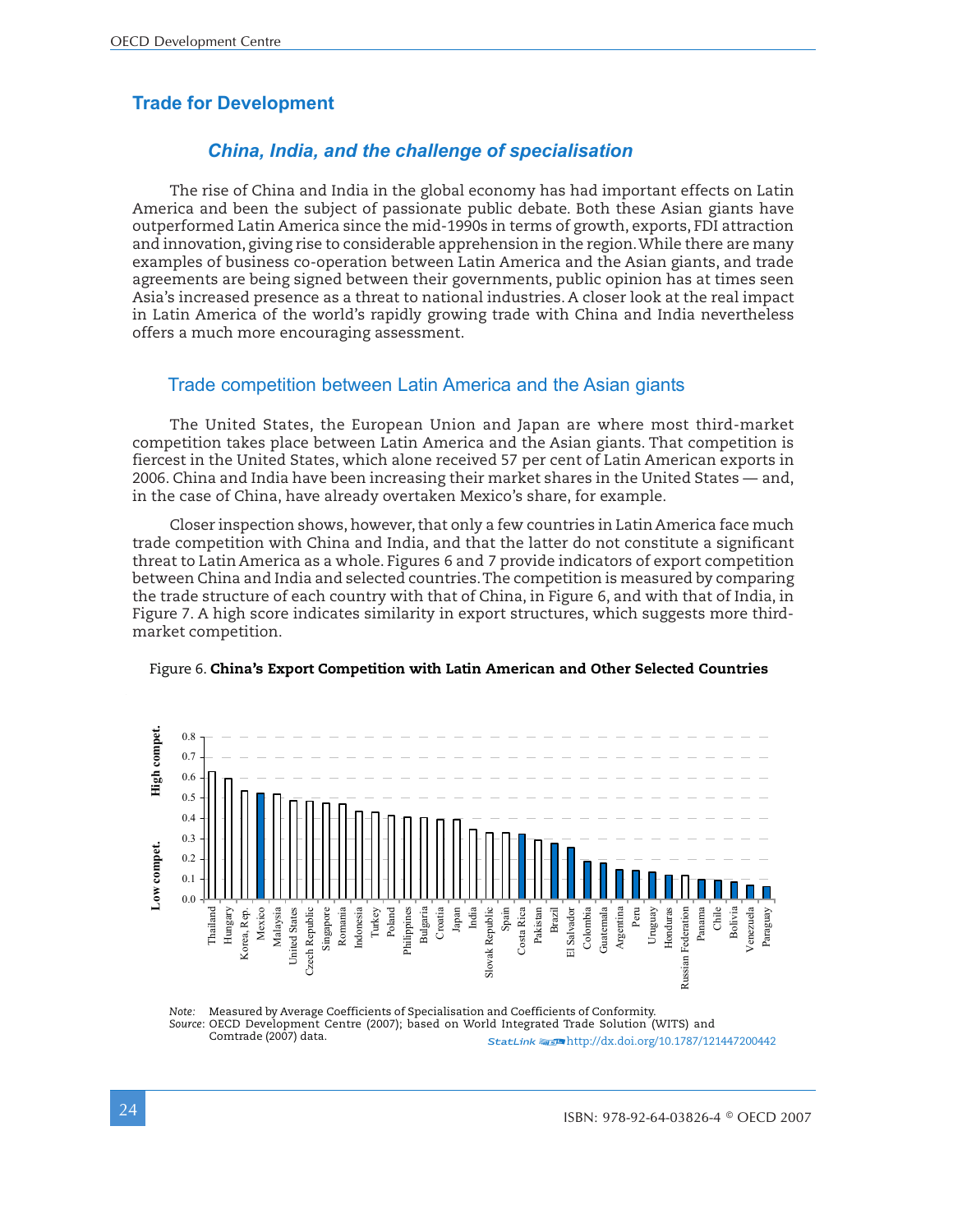

### Figure 7. **India's Export Competition with Latin American and Other Selected Countries**

*Notes*:

Measured by Average Coefficients of Specialisation and Coefficients of Conformity. For more details, see Statistical Annex table 4.A5a and 4.A5b. *Source:* OECD Development Centre (2007); based on WITS and Comtrade (2007) data. StatLink as http://dx.doi.org/10.1787/121480464125

The data show that the export structures of most Latin American countries are very different from Chinese and Indian export structures, implying that they have little to fear from China's and India's export dynamism. Other emerging economies such as Thailand, Hungary and Malaysia are facing substantially tougher competition from Chinese exports. Mexico and Central America are the exceptions to this general pattern in Latin America of non-competition with China. Latin America's competition with India is similarly low, with El Salvador, Brazil and Argentina apparently facing the most exposure to competition, and emerging economies in other regions — notably Pakistan, Romania, Turkey and Bulgaria facing much tougher competition with India. Not surprisingly, Latin American countries that export mainly commodities face the least trade competition with China and India, as the latter are net importers of these products. Paraguay, Venezuela, Bolivia and Chile thus suffer the least from Chinese and Indian trade competition.

# Export bonanza in commodities

Equally significant is the fact that rapid growth in China and India is opening important export opportunities for Latin American countries. Thus, while Mexico's export structure suggests it is the most vulnerable amongst Latin America's large countries to Asian competition in third markets, especially in manufactures, Mexico is also one of the Latin American countries, together with Colombia and Venezuela, that stands to gain the most from increased commodities exports to China and India. Indeed, of the 19 biggest Latin American and Caribbean exporters, 11 are specialised in commodities, and both China and India are prime importers of these products. Their heightened demand for oil and minerals has already substantially increased Latin America's export earnings, which have benefited both directly, from the increased volume of the region's commodities exports to China and India, and indirectly, from the increase in world prices for the region's commodities exports to Asia and elsewhere induced by strong Asian demand. Few countries in Latin America, in contrast to Southeast Asian developing countries for example, appear likely to benefit from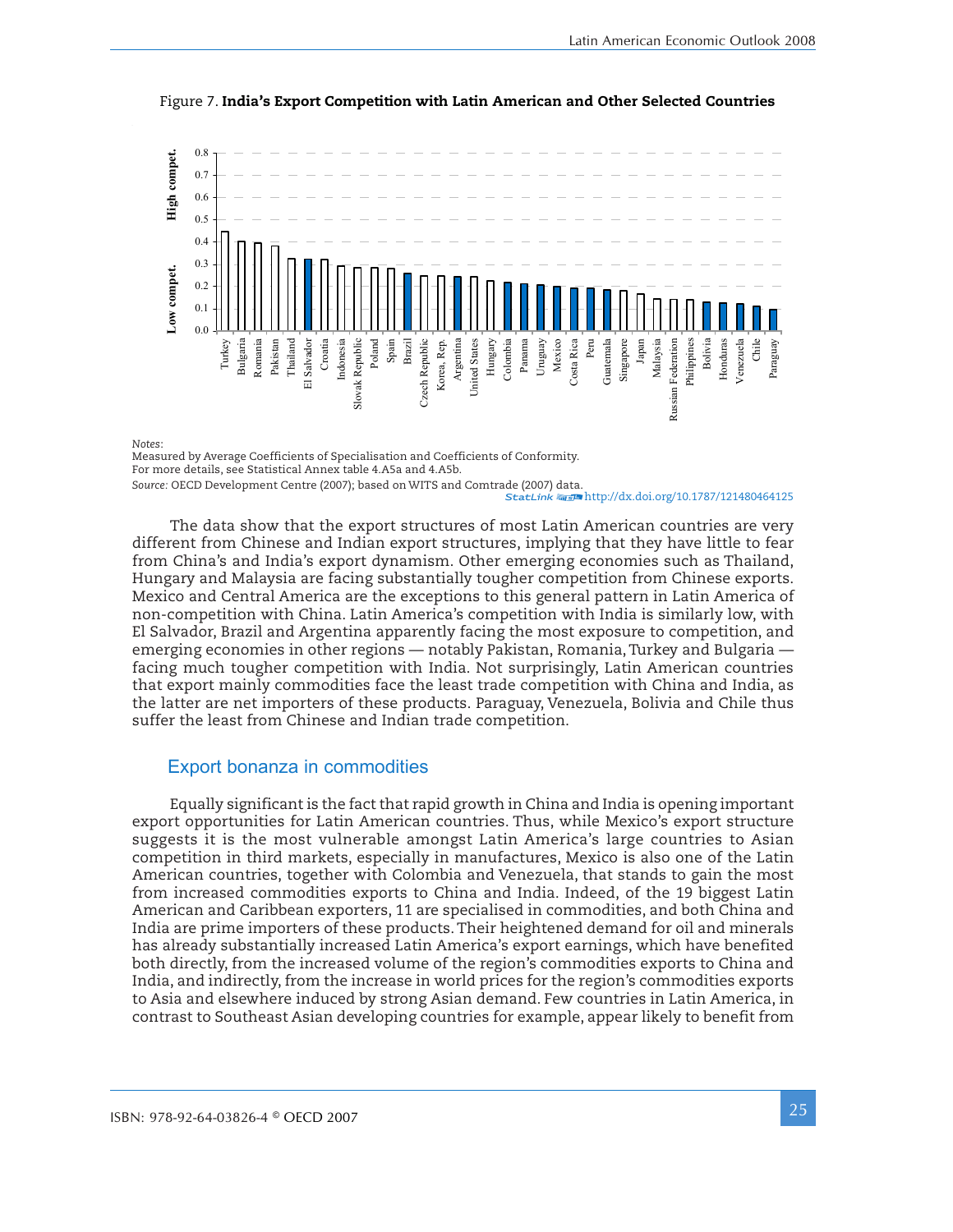potential intra-industry trade growth with China and India, however. Mexico and Brazil may be partial exceptions in this regard, as they may have some potential to benefit from intra-industry trade in manufactures with the Asian giants.

# Dutch disease, or the natural-resource curse

While China's and India's growth dynamism thus offers major benefits for Latin American exporters of primary goods, including oil, minerals and agricultural products, the principal risk is that as commodity exports become more valuable and commodity exporters see their incomes rise, they will rely on commodity exports to the detriment of other sectors. As is well-documented in the literature on the so-called Dutch disease, surges in commodityexport income, while increasing both growth and government revenues, can have substantial adverse effects if they are not managed responsibly. Surging commodity exports can easily drive up a country's exchange rate, which induces a long-term decline in non-commodity exports, notably manufactures, to the detriment of economic development.

Recent data on trade patterns in Latin America are partially consistent with the need for concern about Dutch disease in the region. The terms of trade have notably risen in Colombia, Chile and Uruguay, for example, indicating that the prices of their main exports are increasing faster than those of their imports. Specialisation has also increased, with most Latin American countries showing a higher degree of export concentration in commodities than at the beginning of this century. The trend towards greater specialisation in commodities is most marked in Venezuela, Ecuador, Bolivia and Chile; the exceptions are Costa Rica and Argentina.

More reassuring is the fact that real exchange rates have not appreciated as much as could be feared. Macroeconomic stability has also been maintained, with inflation contained. Fiscal reform is in part to be credited for these successes, especially recently established oil and stabilisation funds. New transparency rules, such as freedom-of-information laws, should further stimulate responsible and accountable policies.

# Enhancing competitiveness

The current commodities boom also intensifies the need for both governments and firms in Latin America to redirect windfall revenues towards strategic growth-enhancing activities in order to maintain growth beyond the natural-resource bonanza. These activities include building up capabilities in innovation, education and physical infrastructure. They are needed to strengthen the competitive position of the economy's non-commodity exporters, including those involved in intra-industry trade, and to offset the negative impact of any exchange-rate appreciation. Diversifying the economy and taking advantage of noncommodity export opportunities also require a sound business environment, and it is important that Latin American countries be attractive destinations for FDI and for cooperation on innovation. Yet spending on innovation remains insufficient, and what is spent goes largely to basic research with little private-sector participation. Education, too, remains a major challenge, even for the region's best performers.

Moreover, for those parts of Latin America's economy that do compete against Chinese and Indian exports, including much of Mexico's and Costa Rica's manufacturing export industries, as well as labour-intensive sectors in other parts of Latin America and the Caribbean, proximity to the United States offers a major potential competitive advantage in goods where fast delivery or short turn-around times are crucial. These goods include clothing whose fashions change frequently and rapidly, for example, and intermediate automotive and electronic products in lean production systems that rely on just-in-time delivery of